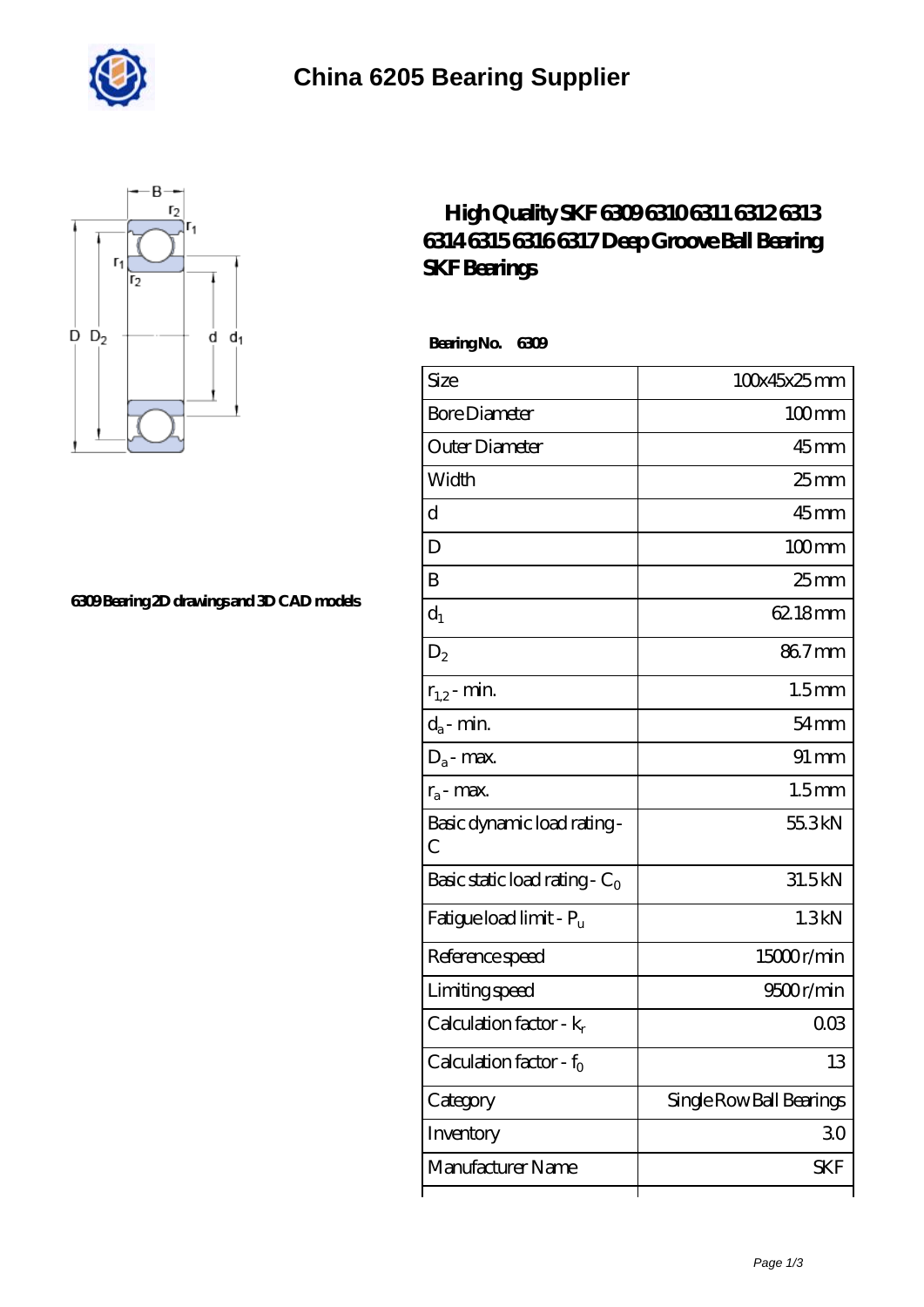

## **[China 6205 Bearing Supplier](https://superdovidka.com)**

| Minimum Buy Quantity               | N/A                                                                                                                                                                            |
|------------------------------------|--------------------------------------------------------------------------------------------------------------------------------------------------------------------------------|
| Weight/Kilogram                    | 083                                                                                                                                                                            |
| Product Group                      | <b>BOO308</b>                                                                                                                                                                  |
| Enclosure                          | Open                                                                                                                                                                           |
| Precision Class                    | ABEC 1   ISO PO                                                                                                                                                                |
| Maximum Capacity / Filling<br>Slot | No                                                                                                                                                                             |
| Rolling Element                    | <b>Ball Bearing</b>                                                                                                                                                            |
| Snap Ring                          | No                                                                                                                                                                             |
| <b>Internal Special Features</b>   | No                                                                                                                                                                             |
| Cage Material                      | Steel                                                                                                                                                                          |
| Internal Clearance                 | CO-Medium                                                                                                                                                                      |
| Inch - Metric                      | Metric                                                                                                                                                                         |
| Long Description                   | 45MM Bore; 100MM<br>Outside Diameter; 25MM<br>Outer Race Diameter;<br>Open; Ball Bearing; ABEC 1<br>  ISO PQ No Filling Slot; No<br>Snap Ring, No Internal<br>Special Features |
| Category                           | Single Row Ball Bearing                                                                                                                                                        |
| <b>UNSPSC</b>                      | 31171504                                                                                                                                                                       |
| Harmonized Tariff Code             | 8482105068                                                                                                                                                                     |
| Noun                               | Bearing                                                                                                                                                                        |
| Keyword String                     | Ball                                                                                                                                                                           |
| Manufacturer URL                   | http://www.skf.com                                                                                                                                                             |
| Manufacturer Item Number           | 6309                                                                                                                                                                           |
| Weight/LBS                         | 1.83                                                                                                                                                                           |
| Outside Diameter                   | 3937 Inch   100 Millimeter                                                                                                                                                     |
| Outer Race Width                   | 0984 Inch   25 Millimeter                                                                                                                                                      |
| Bore                               | 1.772Inch   45 Millimeter                                                                                                                                                      |
| $d_1$                              | 62.18mm                                                                                                                                                                        |
| $D_{2}$                            | 867mm                                                                                                                                                                          |
| $r_{1,2}$ min.                     | 1.5 <sub>mm</sub>                                                                                                                                                              |
|                                    |                                                                                                                                                                                |